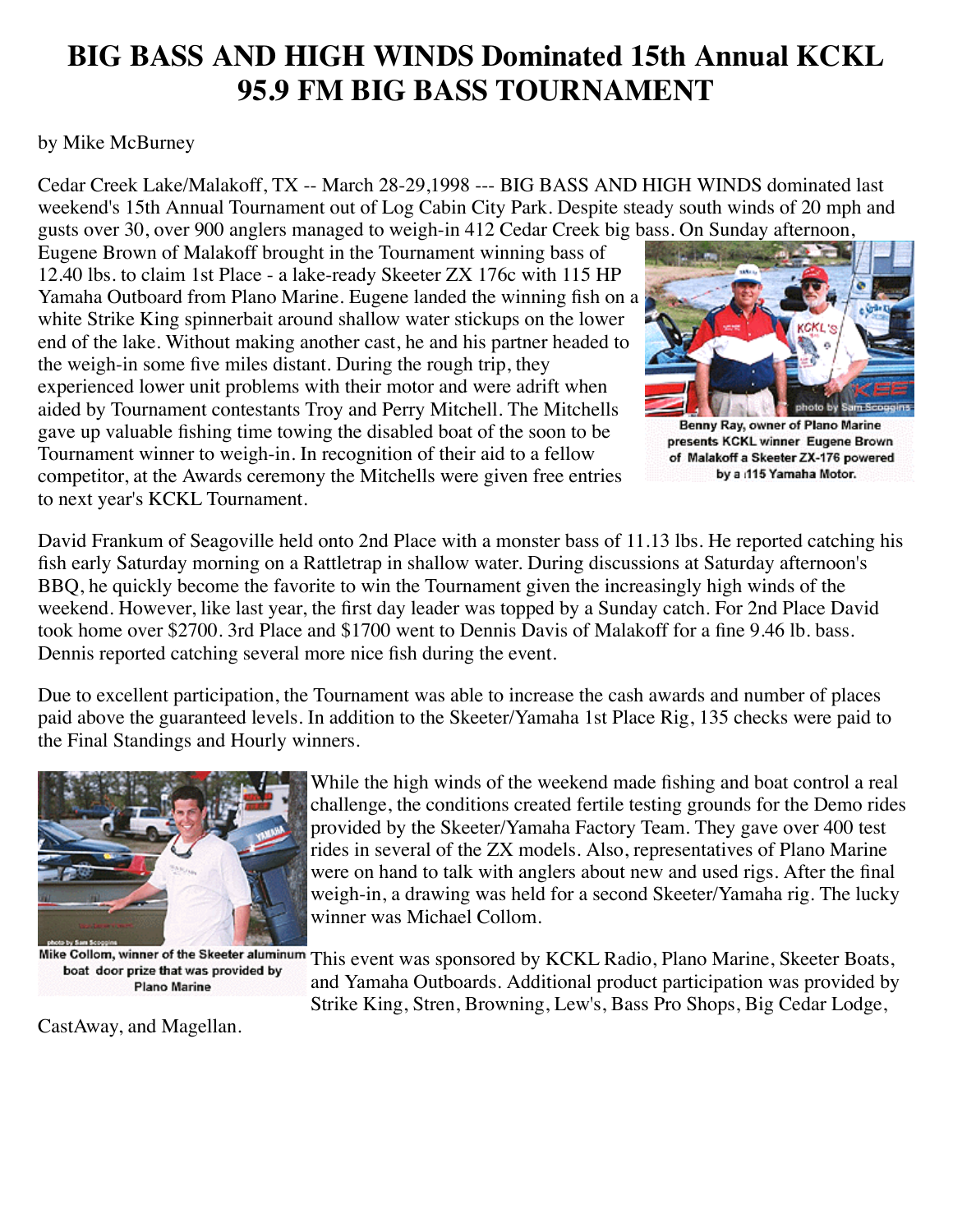## **Top 30 Big Bass**

| PL  | <b>Angler/City</b>          | Weight | <b>Prize</b>              |
|-----|-----------------------------|--------|---------------------------|
| 1.  | Eugene Brown, Malakoff      | 12.40  | Skeeter ZX-176/115 Yamaha |
| 2.  | David Frankum, Seagoville   | 11.13  | \$2500 plus hourly money  |
| 3.  | Dennis Davis, Malakoff      | 9.46   | \$1500 plus hourly money  |
| 4.  | William Sorrels, Seagoville | 8.82   | \$1000 plus hourly money  |
| 5.  | Mike Young, Rowlett         | 8.28   | \$750 plus hourly money   |
| 6.  | Ben Slater, Grand Prairie   | 8.00   | \$500                     |
| 7.  | Aaron Kelly, Garland        | 7.99   | \$500                     |
| 8.  | Troy Ammoson, Payne Spr.    | 7.88   | \$500                     |
| 9.  | John Hughes, Malakoff       | 7.70   | \$500                     |
| 10. | Don Rodgers, Ft. Worth      | 7.20   | \$500                     |
| 11. | Danny Whiddon, Mabank       | 7.17   | \$200                     |
| 12. | Terry Mitchell, Mabank      | 7.12   | \$200                     |
| 13. | Kirk Langdon, Dallas        | 7.07   | \$200                     |
| 14. | Curtis Bruce, Combine       | 7.01   | \$200                     |
| 15. | <b>Billy Harris</b> , Italy | 6.98   | \$200                     |
| 16. | John Geurian, Garland       | 6.96   | \$200                     |
| 17. | Mark Evers, Scurry          | 6.89   | \$200                     |
| 18. | Don Christenson, Red Oak    | 6.54   | \$200                     |
| 19. | Stephen Vestal, Canton      | 6.49   | \$200                     |
| 20. | Joe Klepper, Star Harbor    | 6.30   | \$200                     |
| 21. | Lynn Morrow, Grand Prairie  | 6.20   | \$75                      |
| 22. | Brady Burelsmith, Mabank    | 6.20   | \$75                      |
| 23. | Lynn Mayes, Mesquite        | 6.00   | \$75                      |
| 24. | David Hall, Carrollton      | 5.98   | \$75                      |
| 25. | Kelly Creech, Maypearl      | 5.92   | \$75                      |
| 26. | Sam Scroggins, Dallas       | 5.89   | \$75                      |
| 27. | J.J. Carder, Vidor          | 5.87   | \$75                      |
| 28. | Morgan Ellis, Maypearl      | 5.81   | \$75                      |